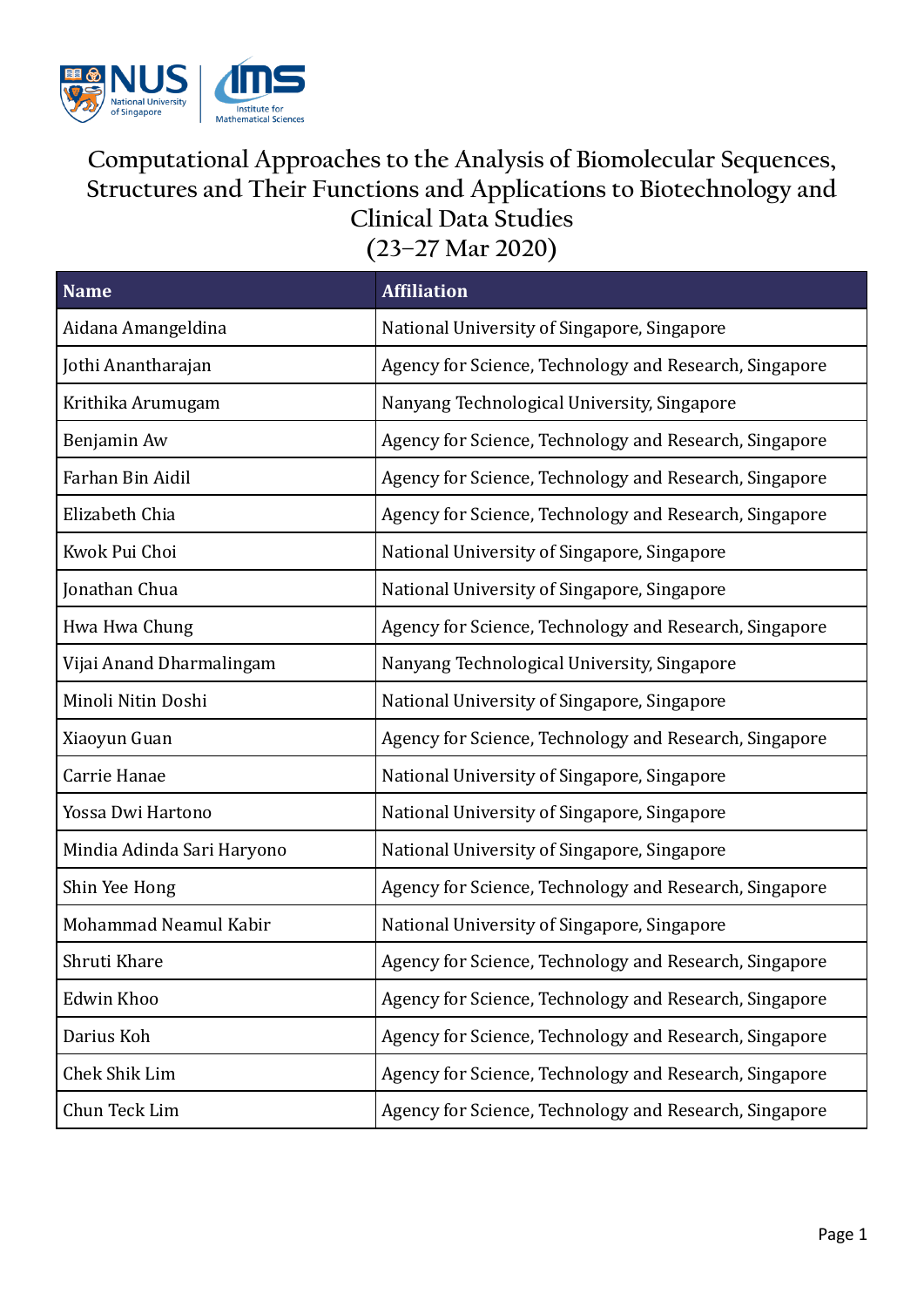

| <b>Name</b>                | <b>Affiliation</b>                                      |
|----------------------------|---------------------------------------------------------|
| Fu Lin                     | Agency for Science, Technology and Research, Singapore  |
| Hongwan Liu                | Princeton University and New York University, Singapore |
| Nagarajan Mallika          | National University of Singapore, Singapore             |
| Zhenyu Meng                | National University of Singapore, Singapore             |
| Suriya Narayanan Murugesan | National University of Singapore, Singapore             |
| Ashwin Nelanuthala         | National University of Singapore, Singapore             |
| Jonathan Ng                | Nanyang Technological University, Singapore             |
| Justin Ng                  | Nanyang Technological University, Singapore             |
| Venkata Raghuvamsi Palur   | National University of Singapore, Singapore             |
| Jia Min Phang              | Agency for Science, Technology and Research, Singapore  |
| Jun Jie Poh                | Agency for Science, Technology and Research, Singapore  |
| Leyla Ranjbari             | University of Tunku Abdul Rahman, Malaysia              |
| Tsz Wing Sam               | National University of Singapore, Singapore             |
| Manu Suvarna               | National University of Singapore, Singapore             |
| Shayonendra Tagore         | National University of Singapore, Singapore             |
| Sarala Tantirimudalige     | National University of Singapore, Singapore             |
| Wei Ven Tee                | Agency for Science, Technology and Research, Singapore  |
| Edmund Chun Ming Tse       | University of Hong Kong, China                          |
| Nikhil Tulsian             | National University of Singapore, Singapore             |
| Varun Venkatakrishnan      | National University of Singapore, Singapore             |
| Lili Wang                  | National University of Singapore, Singapore             |
| Jun Jie Wee                | Nanyang Technological University, Singapore             |
| Han Teng Wong              | Agency for Science, Technology and Research, Singapore  |
| Yuezhen Xue                | Agency for Science, Technology and Research, Singapore  |
| Shilpa Yadahalli           | Agency for Science, Technology and Research, Singapore  |
| Thai Yap                   | Agency for Science, Technology and Research, Singapore  |